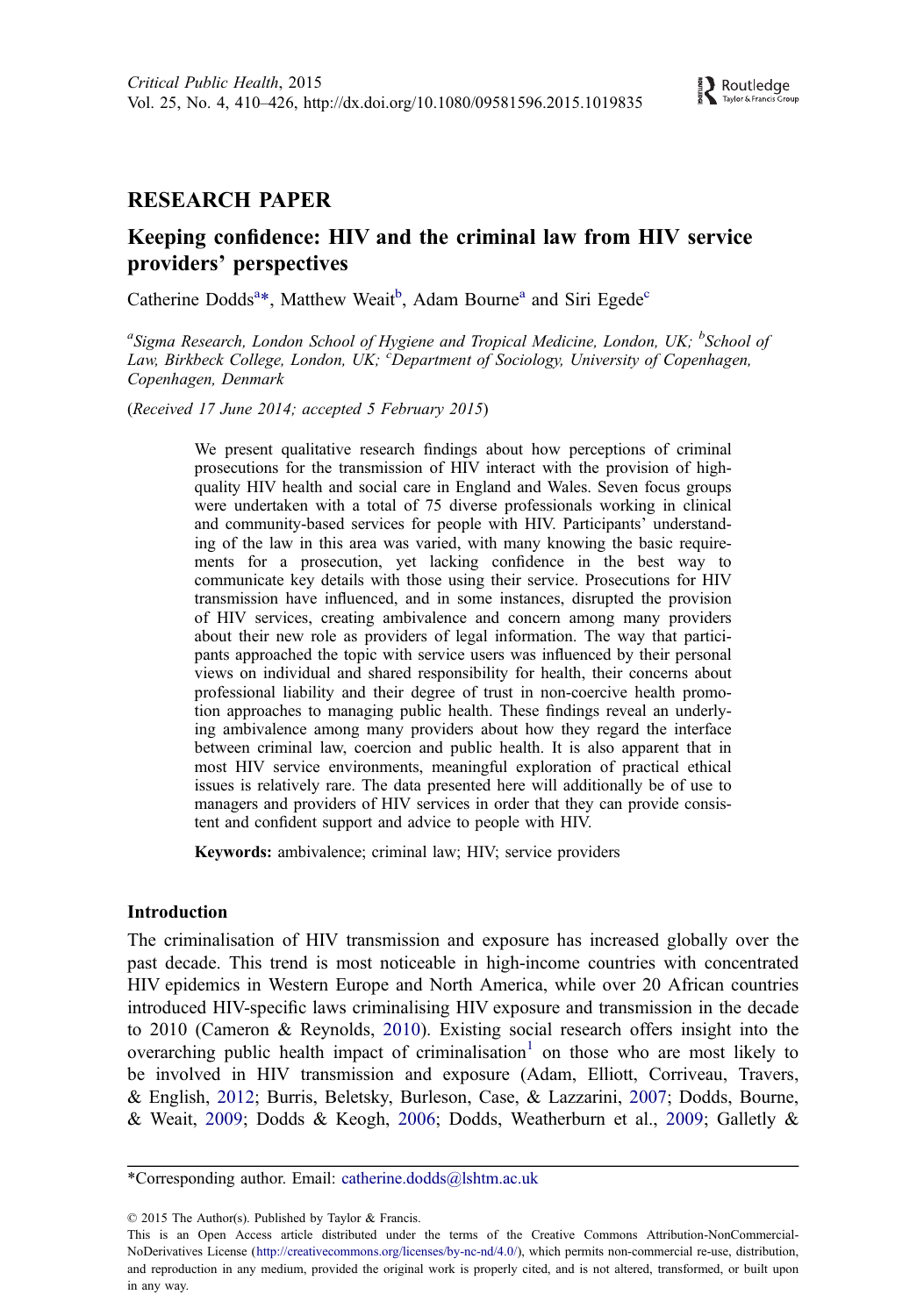Dickson-Gomez, [2009;](#page-15-0) Horvath, Weinmeyer, & Rosser, [2010](#page-15-0); Mykhalovskiy, Betteridge, & McLay, [2010;](#page-15-0) UNAIDS, [2013;](#page-16-0) Weait, [2013](#page-16-0)). This body of work demonstrates that criminalisation has a limited capacity to support HIV precautionary behaviour, such as enabling people to use condoms or disclose their HIV status to a sexual partner, and on balance is likely to have a negative impact on public health goals.

Concern has also been raised about the extent to which criminal prosecutions for the transmission of HIV hamper trusting relationships between HIV service providers and service users (Lowbury & Kinghorn, [2006\)](#page-15-0). Research undertaken in Canada has examined this relationship (Mykhalovskiy et al., [2010](#page-15-0); Mykhalovskiy, [2011;](#page-15-0) O'Byrne & Gagnon, [2012\)](#page-15-0), finding that service providers were often uncertain how to discuss criminalisation and that legal concerns eroded patients' trust in HIV and health services. The law also contributed to a tendency for many providers to frame their HIV prevention advice within a universal moral obligation to disclose known HIV infection in all settings, irrespective of the degree of transmission risk.

In England and Wales, the *Offences Against the Person Act 1861* may be used to prosecute a person alleged to have intentionally (Section 18) or recklessly (Section 20) transmitted HIV (or any other serious sexually transmitted infection) to another person.[2](#page-13-0) To date, the only convictions have been for reckless transmission, for which the maximum punishment is five years' imprisonment (ancillary orders regulating future disclosure and sexual behaviour are also available), and the number of successful prosecutions has been very low. In contrast to many other jurisdictions where research of this type has been undertaken, in England and Wales there is no liability where someone merely exposes another to the risk of transmission (unless there was a deliberate, but failed, attempt to transmit the virus). The prosecution has to prove beyond reasonable doubt that the defendant was the source of the complainant's infection (Bernard et al., [2007\)](#page-14-0). Where the person to whom HIV has been transmitted consented in advance to the risk of transmission, there is no liability (Weait, [2005a, 2005b\)](#page-16-0). For consent to provide a defence, it has to be based on the complainant's actual knowledge of the defendant's HIV infection at the time transmission occurred (Weait, [2005a](#page-16-0)). In almost all cases that knowledge will be based on the defendant's prior disclosure of status, but there is no independent legal obligation for people with diagnosed HIV to disclose their status prior to sex in England and Wales. However, numerous authors have described HIV status disclosure as a complex and context-specific set of practices, which can be explicit or implicit and understood in a variety of ways by (potential) sexual partners (Adam, Husbands, Murray, & Maxwell, [2008](#page-14-0); Adam et al., [2014;](#page-13-0) Flowers, Duncan, & Frankis, [2000;](#page-14-0) Green & Sobo, [2000;](#page-15-0) Klitzman & Bayer, [2003](#page-15-0); Marks & Crepaz, [2001](#page-15-0); Sheon & Crosby, [2004](#page-15-0); Zablotska et al., [2009\)](#page-16-0).

Guidance for prosecutors – familiar to some but not all HIV service providers in this jurisdiction – advises that recklessness probably will not be established where a person has taken appropriate precautions, such as condom use (Crown Prosecution Service, [2011](#page-14-0)). Health care workers have a responsibility to fully advise a patient on ways to protect their partners from infection, including the use of condoms. In 2013, the British HIV Association released a briefing paper outlining the responsibilities and duties of health care staff with regards to the criminal law and transmission of HIV (Phillips & Poulton, [2013](#page-15-0)), which developed an earlier draft paper that had been in circulation since 2006 (Anderson et al., [2006\)](#page-14-0). While outlining the circumstances in which a case of HIV non-disclosure could be referred to the police, the more recent guidance stresses: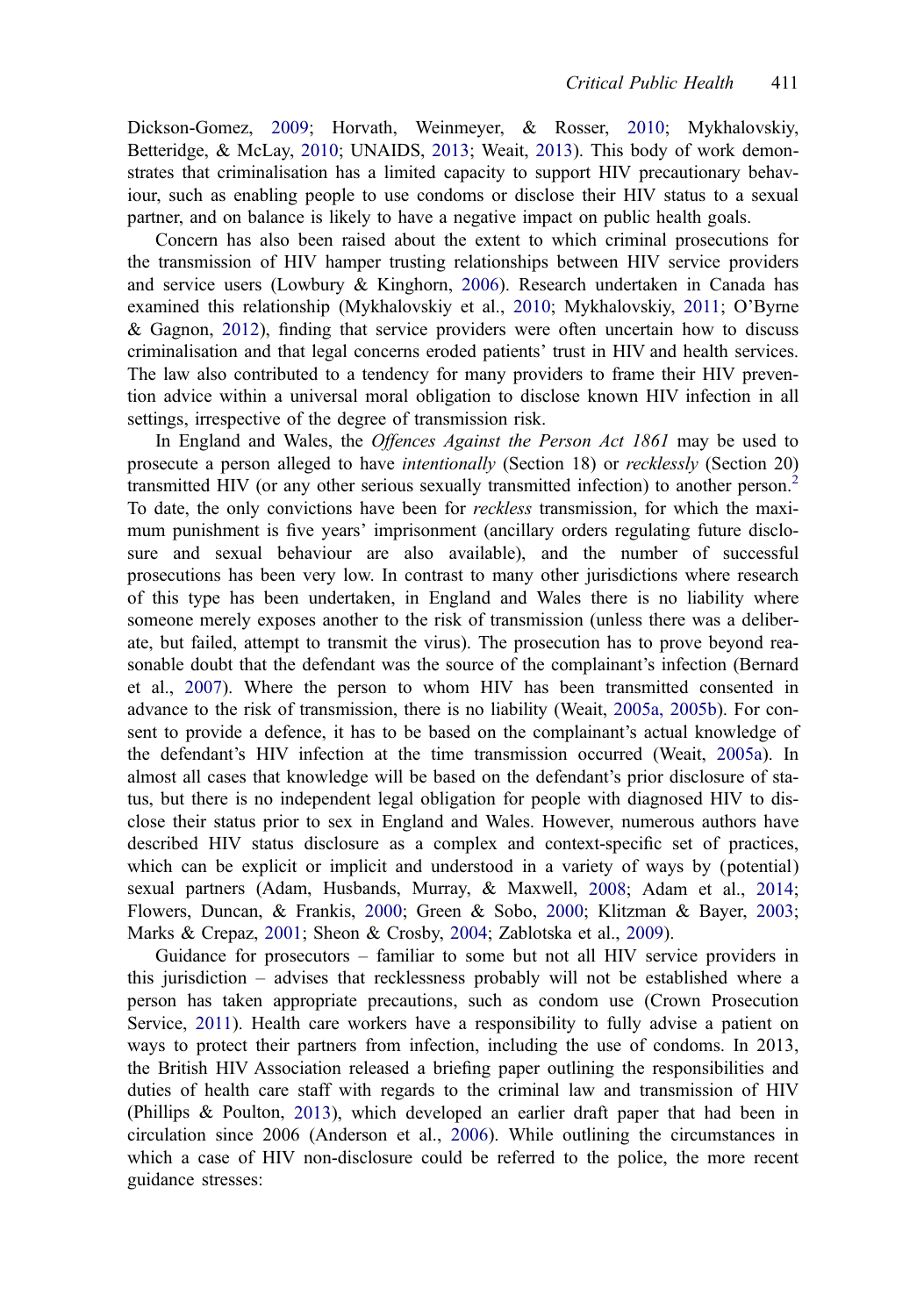Health care professionals have a central role to advise and support patients in decision making and to maintain confidentiality  $(\ldots)$  There is individual and public interest in maintaining confidentiality; this may be outweighed in order to prevent serious harm to others. (Phillips & Poulton, [2013,](#page-15-0) p. 3)

It goes on to emphasise that no information should be released to the police unless patient consent has been established or there is a court order requiring this. However, such guidance is optional and not binding, and there has been no audit undertaken on the extent of its successful dissemination. Although some voluntary programmes of embedded professional development for specialist HIV registrars will include a section on criminalisation, there is no training requirement on HIV and the criminal law for clinical staff. Furthermore, in the absence of an HIV sector-wide professional body, there is no equivalent guidance for those working in community-based settings, although a number of organisations have published their own resources about how to manage issues relating to criminalisation for people living with diagnosed HIV (e.g. Bernard & Carter, [2014](#page-14-0); Terrence Higgins Trust and National AIDS Trust, [2010](#page-15-0)).

While taking account of this bio-socio-legal context, the project described here specifically explores the ways that criminal prosecutions for HIV transmission in England and Wales are handled and perceived by those who deliver health and social care services for people with HIV. Our starting point is the argument that normative critiques of HIV criminalisation should extend beyond examinations of the law's influence on sexual and preventive behaviours, in order to gain a better understanding of how the law both shapes and illuminates the broader social relations within which HIV is experienced (Mykhalovskiy, [2011\)](#page-15-0). Essential convergences in sociological investigations of both crime and health care are rarely unified, leading Timmermans and Gabe [\(2002](#page-16-0)) to argue that the 'medico-legal' borderland where the law and the clinic directly interact offers opportunity to develop a unified field of study that explores the convergent and divergent means through which these two traditional mechanisms of power can be better understood. They furthermore suggest that explorations of these interactions will help those involved to question the basis for their taken-for-granted norms and procedures – as the borderland is likely to be a site of frequent contestation and ambiguity. HIV criminalisation does not only force an intersection of the law and medicine, it also illuminates the divergent impulses embedded within medicine and public health, as well as diverse approaches to HIV prevention such as harm reduction as opposed to harm elimination. Indeed, we are only able to understand HIV criminalisation in the light of broader social relations and the frequently conflicting values paradigms that construct them.

As Bauman [\(1991](#page-14-0)) has described it, one of the key goals of modern society is to root out ambivalence in order to ensure that everything has its place, ultimately enabling a sense of control and peace to prevail. He points out that certainty is at the centre of the twin dreams of legislative and scientific reason. However, what the responses to HIV criminalisation have revealed in those jurisdictions where they have been critically examined, is that just under the surface of the confident professional response to HIV, is a considerable mix of ambiguity and unease. This study examines the specific articulations of this disrupted 'order' among HIV professionals working in England and Wales.

#### Methods and sample

In 2012, seven focus groups were conducted in England and Wales (Dodds et al., [2013\)](#page-14-0). Of the seven groups, four were undertaken with hospital-based staff (referred to as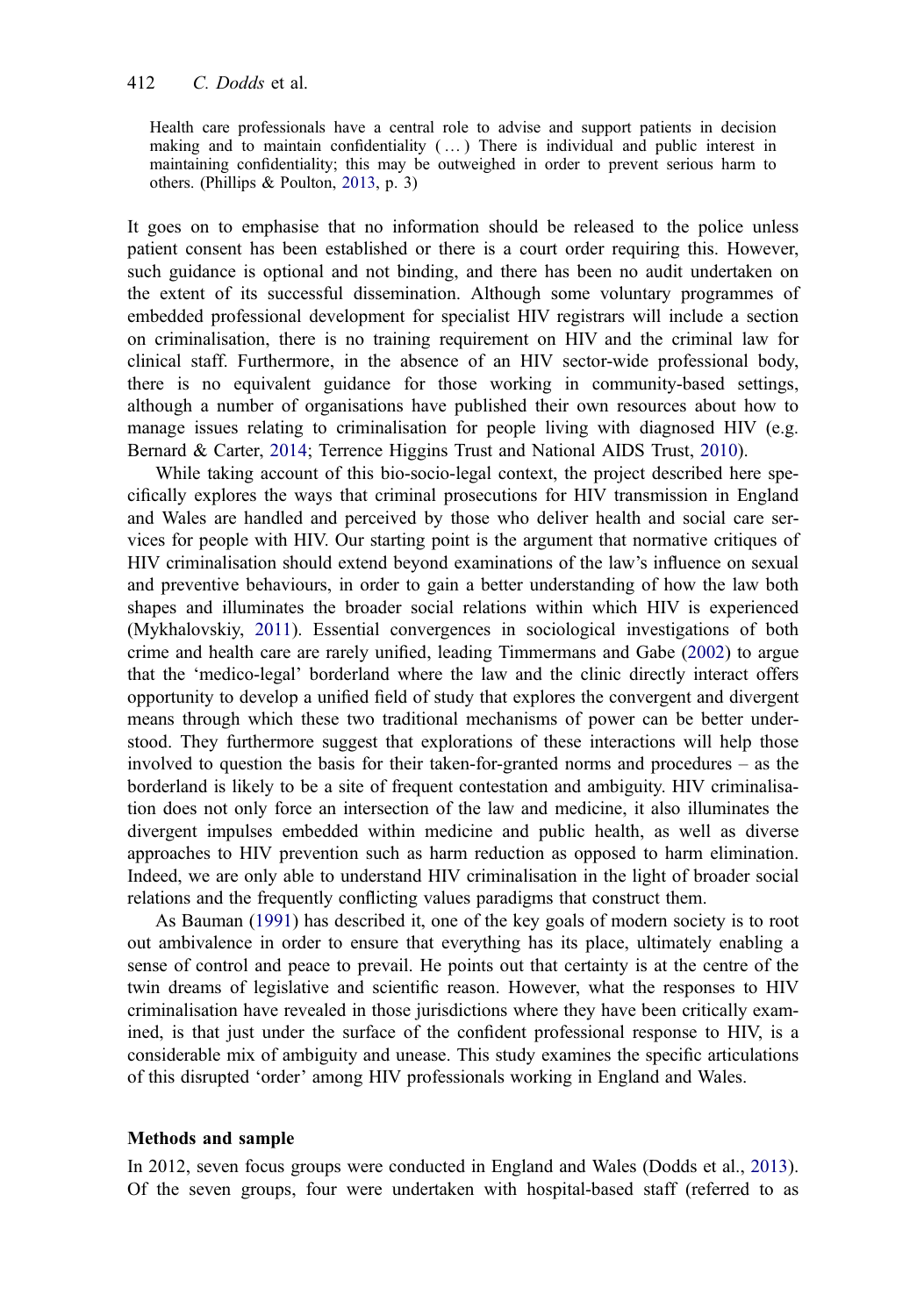| Participant's workplace         |    | Participant's job role      |    |
|---------------------------------|----|-----------------------------|----|
| HIV or sexual health clinic     | 48 | Physician                   | 21 |
| HIV or sexual health community  | 22 | <b>Nurse</b>                | 15 |
| organisation                    |    | Manager                     | 10 |
| Lesbian, gay, bisexual or trans | 3  | Support worker              | 8  |
| community organisation          |    | Health promotion specialist | 6  |
| Black and Minority Ethnic (BME) | 3  | Counsellor/psychotherapist  | 6  |
| or African community            |    | Outreach worker             |    |
| organisation                    |    | Social worker               | 3  |
| Local authority/social services |    | Administrator/receptionist  | 2  |
| GP or community health setting  |    | Patient representative      | 2  |
| Acute/emergency health services |    | Public health specialist    | 2  |
| Other hospital services         | 3  | Midwife                     |    |
| Other                           |    | $Other*$                    |    |

Table 1. Professional characteristics.

Note: Some participants ticked more than one workplace setting and more than one job role.

\*'Other' job roles included: dietician; pharmacist; clinical psychologist; director of services; peer support worker; team leader; student.

'clinical service providers'/'clinicians') who routinely provide services to people with HIV in areas of contrasting higher and lower HIV prevalence. In the UK, treatment and monitoring of people with HIV are almost exclusively undertaken at specialist HIV and sexual health clinics. Three further focus groups undertaken with 'community service providers' or 'non-clinical providers' comprised professionals providing HIV services in the community.

Recruitment of the 75 participants was undertaken with the support of local key stakeholders, and a summary of workplace types and job roles is given in Table 1. Participants worked in 12 different HIV charities and four hospitals. In addition, two social workers were employed by local municipal authorities.

Each focus group lasted for about 90 min and was facilitated by two researchers. With the consent of participants, the discussions were digitally recorded and transcribed for thematic analysis (Braun & Clarke, [2006](#page-14-0)) assisted by the use of NVivo 10 software. Participants were asked to discuss their own and their service users' knowledge and perceptions of criminalisation, how and when criminalisation arises within diverse HIV service settings, who raises the issue, and the perceived impact of this issue on broader HIV care and support. Taking each of the substantive areas of the question guide as a starting point, members of the research team worked in pairs to list the emergent themes arising in the annotated transcripts for each group, undertaking constant comparison with the data until each list was exhausted  $-$  a method that utilises both inductive and deductive processes (Layder, [1998\)](#page-15-0). The themes were then collated to ensure consistency, ensuring the elimination of overlap prior to thematic coding of the data. Ethics approval was granted by the Research Ethics Committee of the London School of Hygiene & Tropical Medicine. Local research ethics approval was also obtained where necessary.

## Results

This section offers a summary of the key findings arising from the thematic analysis, focusing on the following topics: how participants understood the law as it relates to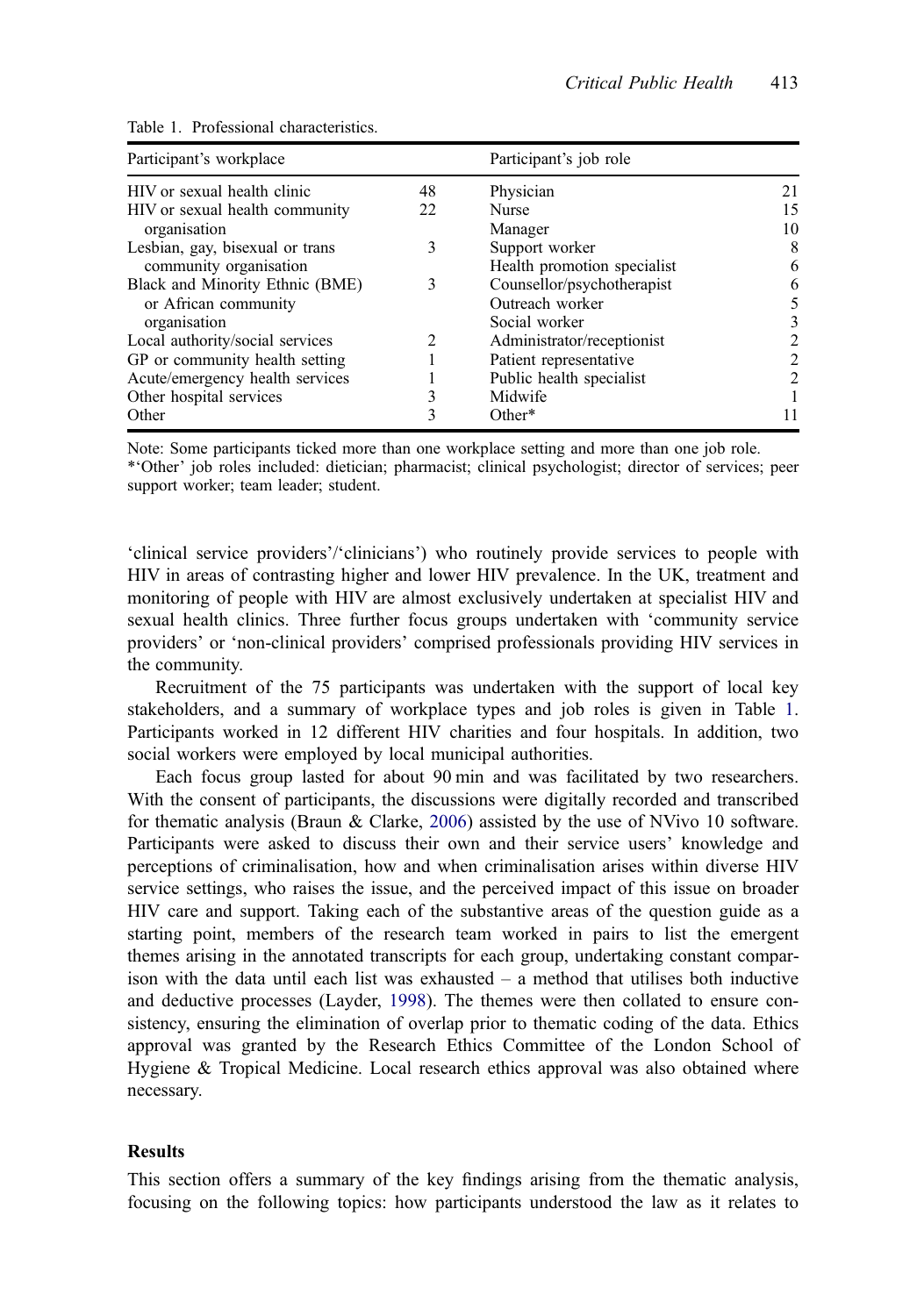criminal prosecutions for HIV transmission, how such understandings were transposed into practice and procedure in the workplace, and characterisations of responsibility and public health impact.

## Understanding the law

Accurate understanding of and ability to communicate about the law are two important and distinct skills for those who inform service users about the criminal law or are expected to field questions on the topic. Many participants had a basic understanding of the conditions that could lead to a prosecution.

I think the important thing is that transmission actually has to take place. So it is not just about unsafe sex - it is about transmission essentially happening. Somebody has to become positive. (Clinical service provider)

However, many participants expressed confusion about the technical legal meaning of recklessness, and what a sufficient defence might be against such a charge. Arriving at a mutually agreed legal definition of reckless grievous bodily harm was far from straightforward, with many participants struggling to find accurate and concise means of distinguishing between common-sense uses of recklessness and this particular form of criminal liability.

So the way I understood it was, that the law is defined into an act and a mental state. And the original law applied to intention, which is to intentionally and to wilfully desire to do it. And it's kind of flowed out into recklessness, which is sort of omission, or by not caring, or not caring if you transmit. But not taking reasonable precaution, or by not telling people it's kind of involved wider of what my understanding about what the original law was meant to be? (Community service provider)

There were a number of instances where participants' understanding of the law was guided more by a sense of morality as it related to reckless behaviour, than by a firm understanding of the legal principle articulated within the quote above. For instance, a few participants partly based their definition of recklessness on the number of partners with which a person with HIV was having unprotected sex, which is irrelevant to liability.

Although there is technically no legal requirement to disclose HIV status in England and Wales, disclosure behaviours did emerge as a touchstone within focus group discussions. Building personal capacity, and locating opportunities to disclose one's HIV status to potential and current sexual partners were agreed to be important goals within HIV support and prevention services, alongside recognition of the many structural and social factors that need to be in place before safe disclosure is feasible (Adam et al., [2014;](#page-13-0) Smith, Rossetto, & Peterson, [2008](#page-15-0)). Participants were keen to point out that where it is safe to do so, disclosure is a key element in developing self-acceptance, building a culture where HIV is increasingly normalised, and contributing to the informed consent of risk for sexual partners. In order to avoid ambiguity (and any ambivalence with regard to their own responsibilities), some service providers advised people with HIV to disclose their HIV infection as the only means to avoid legal liability, therefore favouring a message of universal HIV status disclosure in place of tailored harm reduction.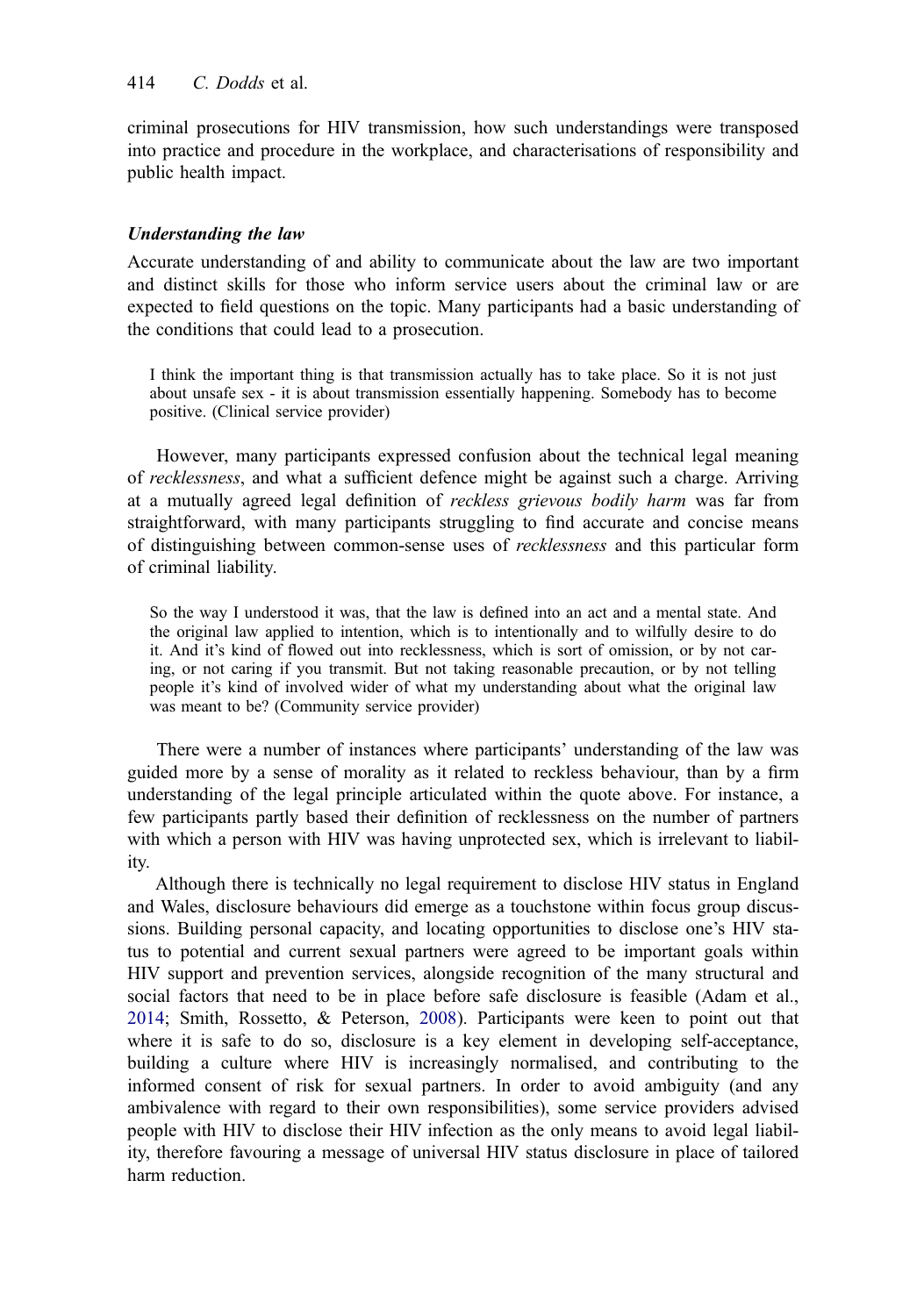That is where I go with my casework, that the only way you can be safe from the law is if you are completely honest with people, and telling any person you are having any sexual contact with about your status, because that's the only way that that person can fully consent and they can never have any comeback. (Community service provider)

This was by no means a unanimous viewpoint. Instead, when such ideas about the protective function of disclosure were introduced, they were frequently challenged by those who felt that where a person with HIV had used condoms and/or had maintained an undetectable viral load and thereby considerably reduced the chances of passing on infection (Cohen et al., [2011\)](#page-14-0), they could not and should not be criminally charged.<sup>[3](#page-13-0)</sup> Within the groups, such exchanges were characterised by stark contrasts between those who focused primarily on the calculation of risk attached to particular protective behaviours (such as condom use and/or an undetectable viral load) as opposed to those who instead felt that there was a universal moral obligation to disclose, regardless of the risk that a particular sexual encounter might carry. These findings illuminate the way that participants' own comfort with harm reduction (as opposed to risk elimination) influenced how they advised people with HIV about avoiding criminal liability. They furthermore demonstrate that discourses about risk management are far from stable or uniform among this group of professionals.

#### Practice and procedure

There was considerable variation in each group about the extent to which criminal prosecution for HIV transmission arose within their work settings, and whether it had influenced regular practices such as record keeping or what they considered to be the limits of confidentiality. This is not surprising, given the diverse roles of participants and their different workplace cultures.

Many said that they personally avoided addressing the issue directly with service users, or minimised the detail that they tried to convey, because they lacked confidence in their capacity to talk knowledgeably about the law.

The law is so, kind of, not clear that it is very hard to clarify anything and we do have documentation we give out occasionally from the criminal … CPS [Crown Prosecution Service]. I would find it to be very hard to be very clear, honestly. It is very vague I think, how we talk. (Clinical service provider)

Some described how one or two colleagues were utilised as an 'in-house' ad hoc information resource on the law, and this was linked to discussions in all groups that highlighted participants' lack of access to qualified criminal legal advice. Very few mentioned or demonstrated awareness of the British HIV Association's position papers about the appropriate management of this issue in clinical settings described at the outset of this paper (Anderson et al., [2006;](#page-14-0) Phillips & Poulton, [2013\)](#page-15-0). Perhaps it is not surprising then, that communication practices varied considerably, depending on a participant's certainty in their own understanding of the law, as well as their perspective on the appropriateness of raising the topic in a particular consultation.

Most providers talked about the way that their ability to build a trusting relationship with service users was reliant upon a values-led approach that was neutral, 'user-led' and responsive to the particular needs of the individual in front of them for a short period of time. In each group, some described how they judged the best means of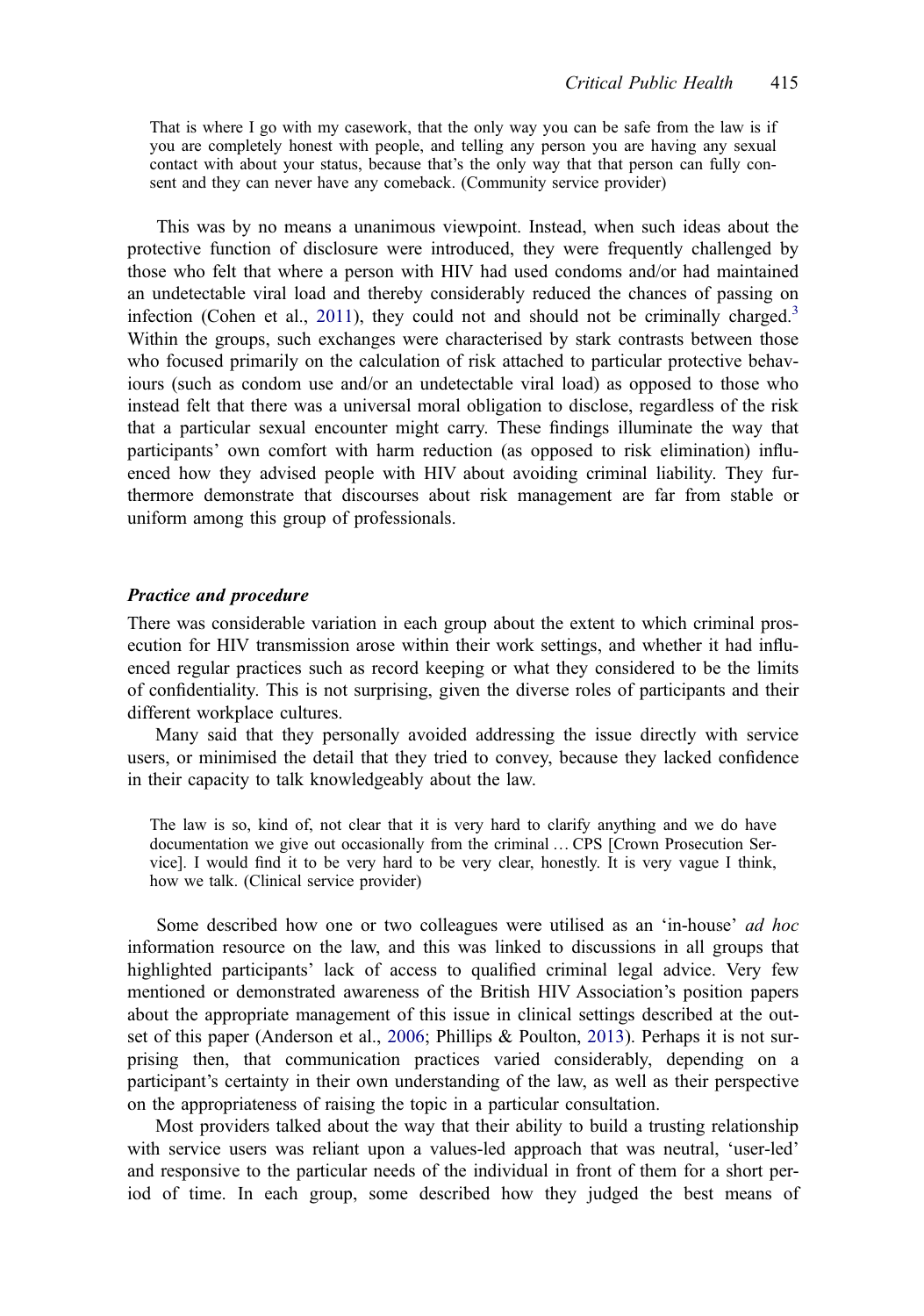approaching the topic of criminalisation in this light. They acknowledged this was complex information to convey, which needed to be well-timed and appropriately tailored for each individual, although there was a clear pattern that emerged between clinical and community-based service providers.

In all of the HIV clinics where this research was undertaken, information about criminal prosecutions was provided to patients, and many clinicians described routine practices such as its inclusion as a topic to be covered on standardised checklists for new patients, to ensure it had been discussed.

I check if the health advisor has discussed it with them […] and refer them on if needs be. (Clinical service provider)

In contrast, those working in community organisations frequently waited until a service user raised the issue before discussing it, as most felt their primary function was helping to meet the immediate and tangible needs that their service user brought to the consultation (such as emotional support, health information, housing advice). However, there was a degree of professional decision-making employed in these settings as well, as some working in community settings said there were circumstances in which they might raise the prospect of a criminal prosecution where a service user with HIV reported that they engaged in higher risk behaviours.

In the main, service providers discouraged their service users from making criminal complaints (where this had arisen).

I cannot think of any case where someone came and said they wanted to prosecute and then actually walked away and still wanted to prosecute. As soon as you give information and emotional support, you find an immediate shift. Especially if you signpost them onto services. You see a change of mind very fast if you support them in the right way. (Community service provider)

Nonetheless, a few talked about the importance of supporting all service users, including those who had independently decided that they wanted to make a criminal complaint, and there were two further individuals who each described at least one occasion where they had asked a patient if they had considered contacting the police about their infection.

When it came to record keeping, it was mainly those working in clinical settings who tended to document as much detail given by the patient as possible (including sexual behaviour that carried a risk of HIV transmission to others), alongside detail about information and advice imparted by the clinician. Some said that rigorous standards of documentation were an essential component of medical practice, and their practice had not changed in the light of criminalisation. Many clinical participants said that good documentation would also protect any professional whose decisions or actions were scrutinised in the future, while others wanted to maintain records that may help to defend a patient, thereby keeping careful records of protective or precautionary behaviour, or disclosure whenever it was reported. Other clinicians described how their awareness of criminal prosecutions made them acutely aware of the need for even more rigorous documentation than they had undertaken in the past. Across the groups, it was often senior clinical participants who raised the role of the new patient checklist which (among other things) had helped to ensure that all new patients were informed about the criminal law, while at the same time protecting professional liability, as it provided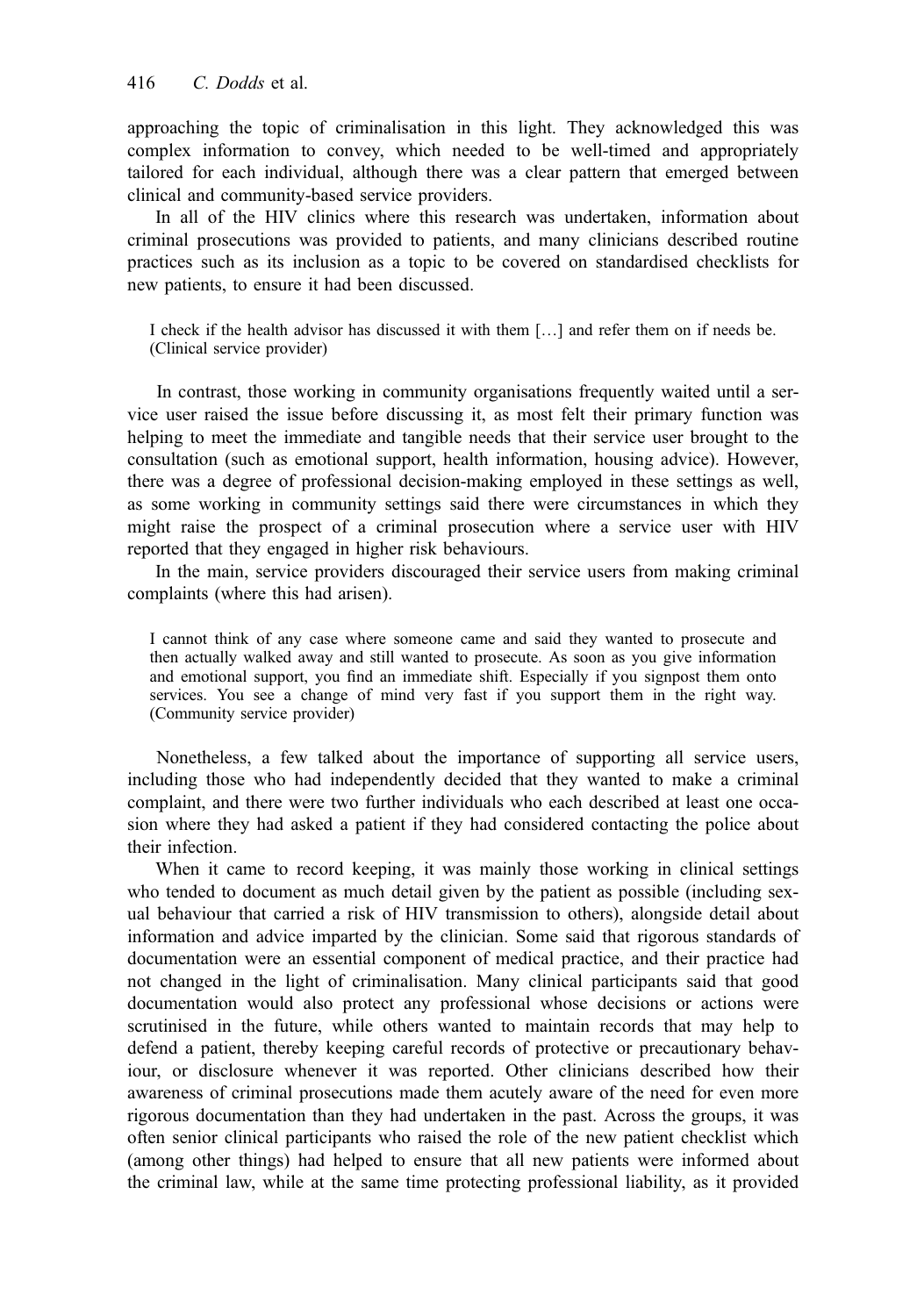a means of systematically recording that the topic had been covered with each individual patient. At the same time, nurses and other junior staff revealed that this 'solution' failed to address their lack of confidence regarding how to get this information across clearly and unproblematically.

In contrast, those working in community-based organisations tended to have been influenced by criminal prosecutions in the opposite direction. Some said they were now far more cautious about the content of service-user records, and their security, due to a renewed awareness that any records could be requested by the courts.

If I am working with a person who has high risk behaviour I do not document it in detail, just in case further down the line there is someone with a warrant. (Community service provider)

There were also, however, participants from community-based organisations who described how their record keeping might function as a means of supporting a service user if a criminal complaint was ever made against them. For instance, many would carefully record when disclosure to a sexual partner was reported, or when problems that had prevented disclosure (such as unequal or abusive relationships) were described, in case that might be important to someone's defence in a future criminal trial.

Concerns about records being seized by police in criminal investigations for HIV transmission prompted discussion with participants about confidentiality and how this was explained to service users. Most participants working in both clinical and community settings said that they took care to explain to service users how their data would be protected, while also mentioning that there were specific circumstances in which they may be required to release it to the police.

#### Responsibility and public health

Unlike some of the other topics described above, there were few clear patterns between the ways that clinical or non-clinical providers discussed responsibility and public health. Some participants argued that as long as a person with diagnosed HIV had full awareness of how to prevent HIV transmission and was aware of the potential consequences, they bore primary responsibility for taking precautions.

… if someone has a known infection, they should assume responsibility for themselves to keep up to date with the advice that has been given to them. (Clinical service provider)

However, this was a minority perspective in nearly all focus groups, with most participants arguing that allocation of responsibility was not uniform and that it needed to be understood within specific circumstances that can constrain precautionary behaviour. These participants focused on the social structures shaping the lives and experiences of people with HIV, such as pervasive social and economic inequality, power imbalance, HIV stigma and fears for safety and security.

The woman may not have the power to be able to truly consent to having sexual relationships. Plus, added on to that, she definitely doesn't have the power to be able to disclose. But she also, because of immigration and things like that, may not have the power to leave at that moment. So, I mean that is where recklessness becomes really … I mean, is it reckless behaviour if it is potentially lifesaving for her? (Community service provider)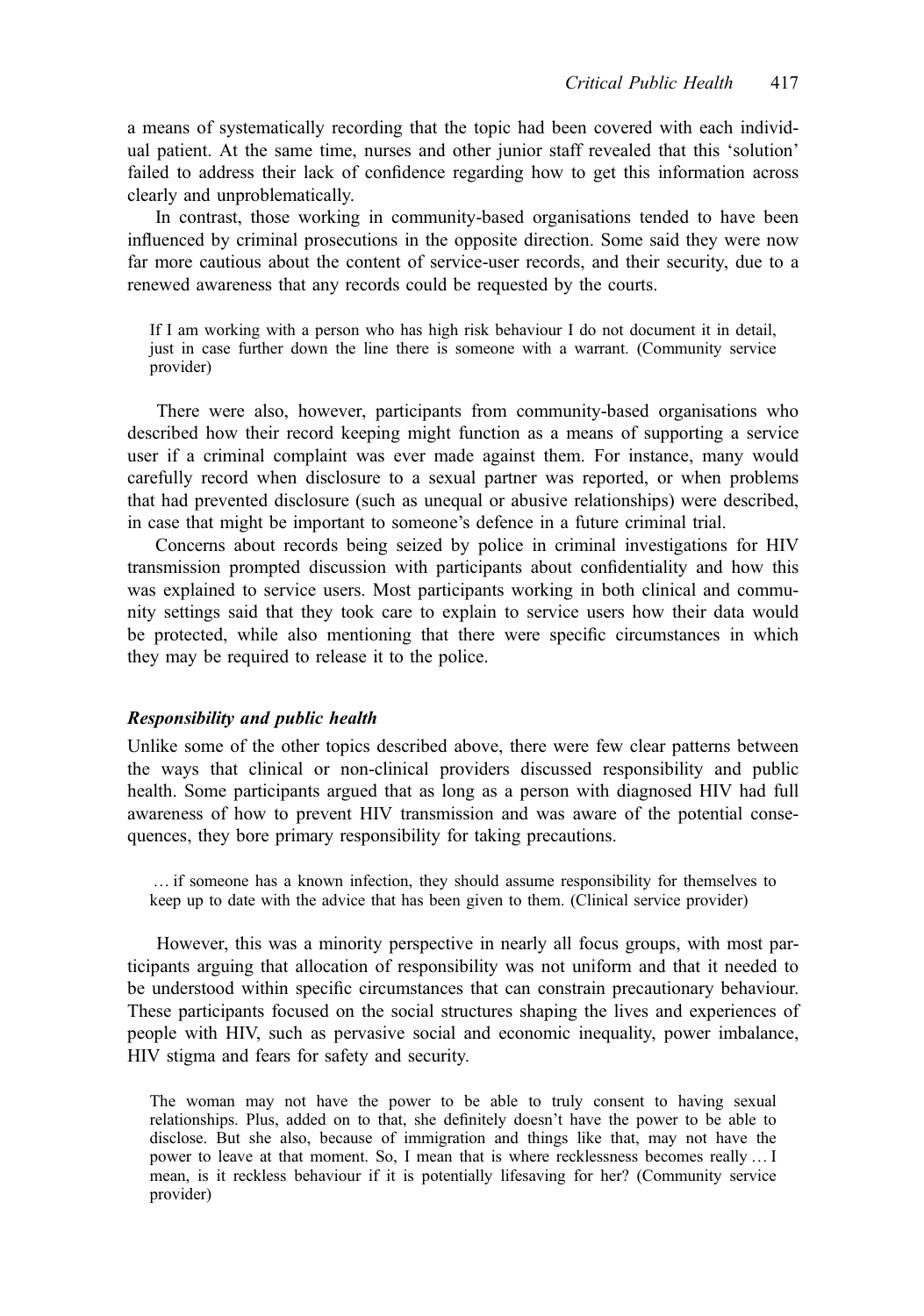Some took this point further, arguing that consensual sex implied a shared responsibility for taking precaution against possible infection.

|            | Researcher: Thinking more generally, where do you feel responsibility for HIV transmis-<br>sion lies?                                                                                                        |
|------------|--------------------------------------------------------------------------------------------------------------------------------------------------------------------------------------------------------------|
| P1:<br>P2: | Assuming it's consensual and not coerced. Then it's shared.<br>As long as they know about condoms and safer sex, everyone should be<br>responsible for their own sexual health. (Clinical service providers) |

Uncertainties about professional responsibilities and ethical obligations of HIV service providers pervaded every focus group discussion. Sometimes these concerns arose from uncertainty about the extent of professional legal liability in such circumstances. Participants debated the extent to which service providers owed a primary responsibility to the service user in front of them, or whether there was also a similar obligation to protect the health of others who may be at risk of infection.

It's about duty of care as well. We have a duty of care to the index patient but not necessarily the person who might be infected. (Clinical service provider)

Certainly not all participants took the same view, and these discussions revealed that service providers wanted to better understand their own legal liabilities, and to clarify the extent to which professional ethical guidelines may consider duty of care as a rationale that enables them to consider a breach in confidentiality, rather than obliging them to do so, as evidenced in the following comment.

I guess … [if] … you are aware of who they are potentially putting at risk. Where there is a certain responsibility for you to breach confidentiality. [agreement from others] (Clinical service provider)

Underlying these discussions was a pervasive sense of professionals feeling torn between duties to service users and to the broader health of the public. One participant described a case where a patient who was known to be abusive towards sexual partners had been named as a sexual contact.

It was a very uncomfortable position to be in, because I still didn't say, 'Are you going to take him to court?' or whatever. I would have happily listened and given them information if they wanted to, or if they had suggested it, but you know, you kind of have two hats on: you have got your clinical hat on, and your public health hat on. You do not want to be colluding with people like this guy … they are a minority, but they are potentially involved in transmission. (Clinical service provider)

There were also participants who made it clear that for them, such conflicts were rare, as they made sure not to allow their own moral positions to influence their dealings with service users.

If they are knowledgeable and consenting in some ways, to be honest, it is none of my business. (Clinical service provider)

These debates about the practice of public health ethics and professional ethics among HIV health and social care service providers appeared in many cases to be the first time that such discussions were widely aired between colleagues. Such issues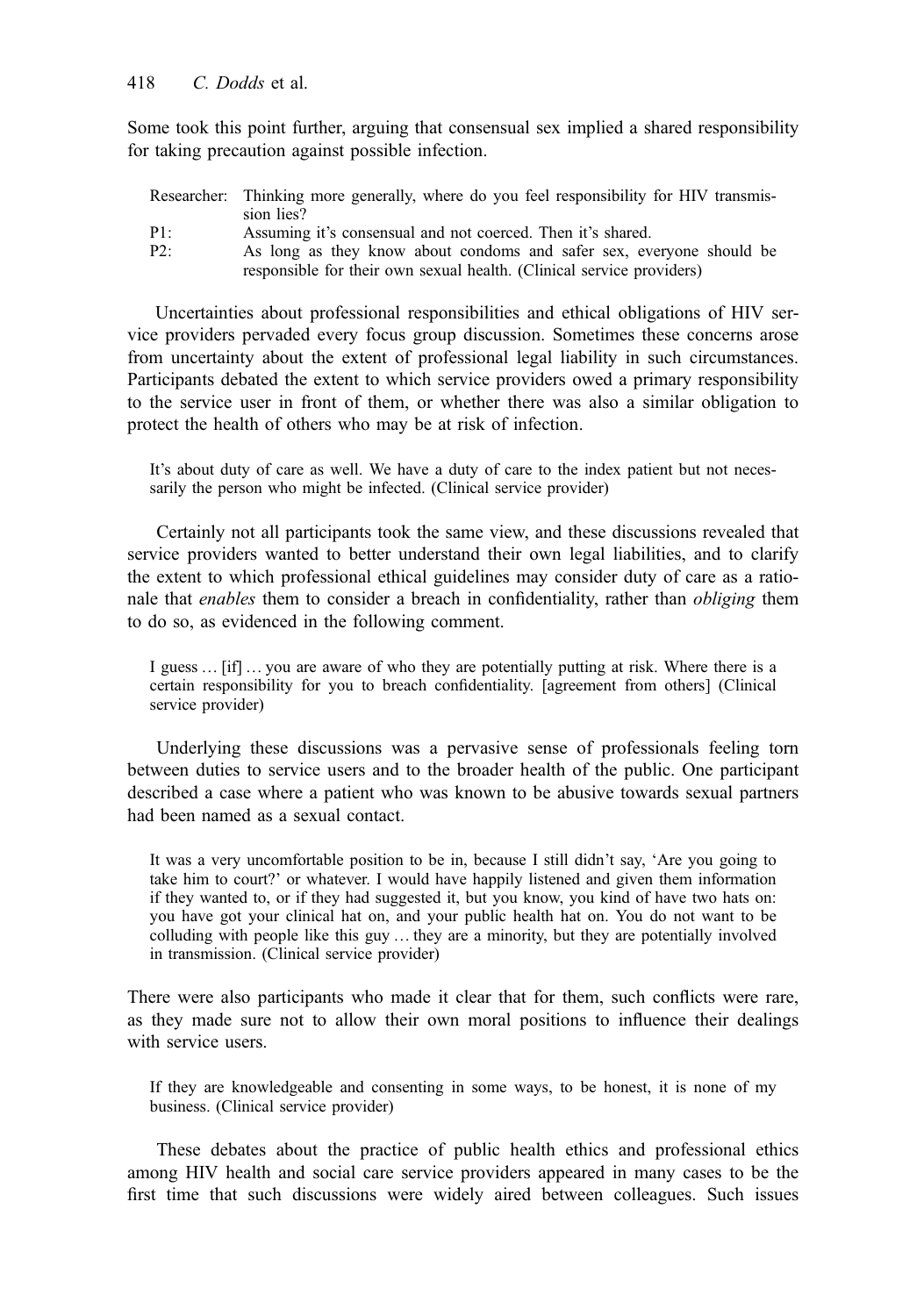tended to be approached with caution and hesitation in the focus group format, with those in more junior or inexperienced positions tending to defer to the more senior and confident voices in the room. This raises interesting questions about the practical governance and management of ethical discourse and practice in HIV service settings, to be followed up in the discussion below.

Despite the many approaches to criminalisation described above, no one, when directly asked what they thought prosecutions accomplished in public health terms, was able to describe a beneficial public health outcome. This is an interesting finding given that there were some participants who gave accounts of recommending or supporting the making of a criminal complaint, accompanied by a greater number who experienced a conflict between a duty of care to their service user and to those at risk of acquisition. Perhaps this is because such providers found that criminalisation helps to manage moral concerns about behaviour, by providing punishment for past transgressions, rather than any sense that they were actually likely to bring about wider public health gains.

In contrast, others felt that criminalisation brought only harmful consequences for their working environments, and by extension, for health outcomes among their service users.

I think it also affects the trust relationship between workers and service users, and clinicians and service users at times, sometimes in quite a negative way. You see quite a few people who have been damaged by the process. And it's a long bridge-building process to re-establish the trust in procedures. (Community service provider)

This comment is representative of the many concerns that participants raised about the ultimate impact of criminal prosecutions, which can lead to increased stigma, reduced trust between service users and providers, and traumatic consequences for those who get involved in such cases. Such findings help to clearly demonstrate that the outcomes of criminal justice can be directly at odds with the goals of public health and individual well-being. Members of one clinical team talked in detail about the detrimental mental health impact that involvement in a case had on one complainant:

It felt like we were going back to the day when she got the diagnosis, and we stayed there with her for about six months in terms of the infection and not being able to move on from how this happened to her. (Clinical service provider)

Reviewing this last set of findings as a whole, the vast majority of participants felt that if they were to overemphasise potential liability and criminal responsibility in discussions with people with HIV, this would have little benefit, and threatened to erode the trust and stability that had been so carefully maintained in order to enable vulnerable people to access their service. It was because of these concerns about potential damage that most participants said they would not want to directly support or provide evidence for the prosecution of cases. At the same time, many participants felt that they had inherited a responsibility for imparting accurate legal information to service users with HIV, even though this was not a part of their job description or training. Considerable anxiety about what constituted professional responsibility within this context was on display during the focus groups, arising from a widespread lack of confidence in conveying accurate legal information and advice while also striking a correct balance between informing and frightening service users. In such conditions, most participants expressed frustration about expectations within their professional roles and practices that felt at odds with their overriding professional responsibility to attend to the needs of the individual.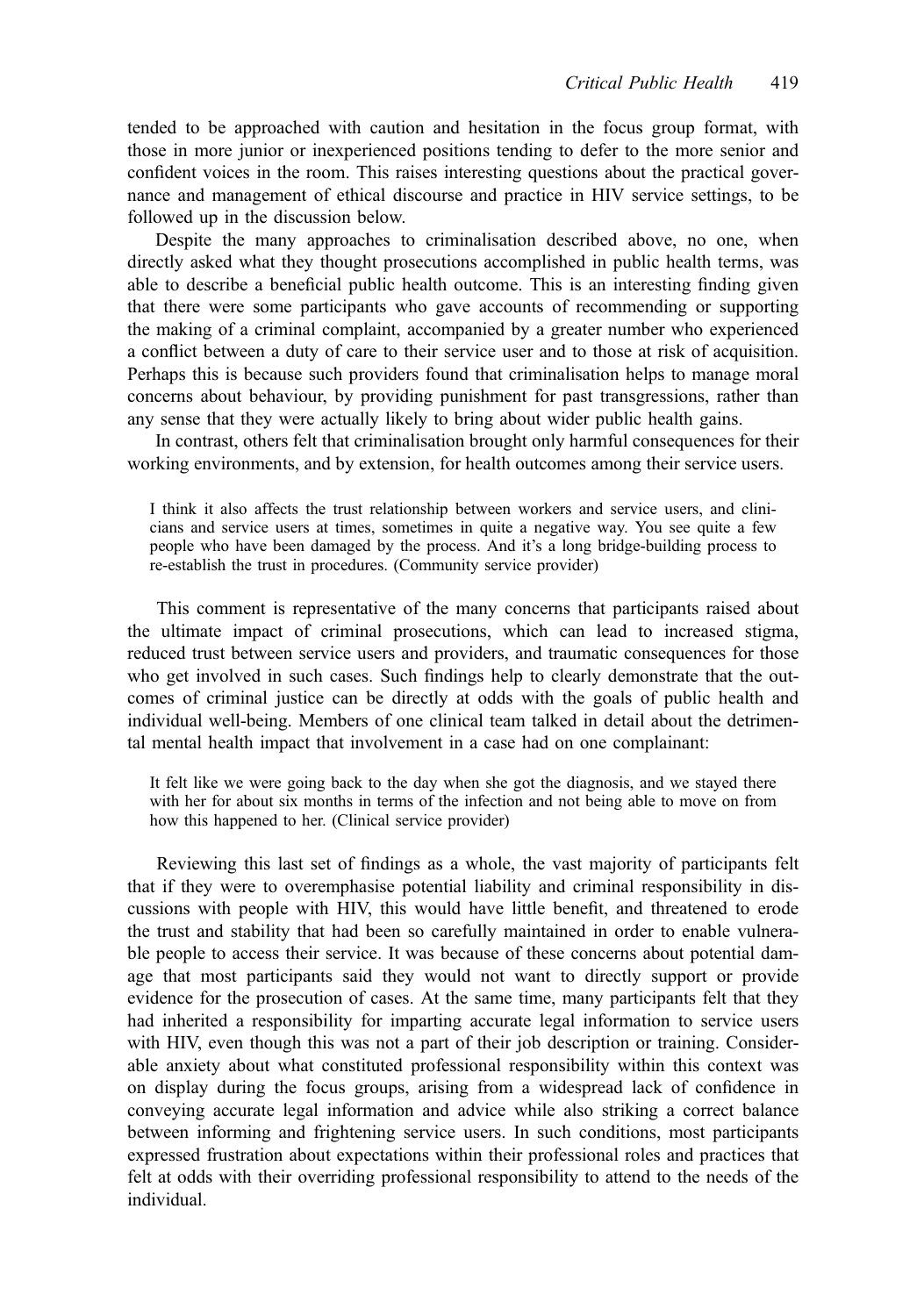## Discussion

The aim of this study was to better understand how the criminalisation of HIV transmission interacts with the provision of HIV services in England and Wales from the perspective of those delivering HIV treatment, care and support. In doing so, we also exposed some of the fragile and divergent interpretations of professional roles and responsibilities within and between institutional networks, as well as the values that underpin these. This discussion focuses on the sense of professional ambivalence that frequently comes to the fore in the face of HIV criminalisation, driven by the challenging nature of attending to public health values while working as a front line HIV service provider. We also consider a range of ways that participants sought to deal with this ambivalence in comparison with other research findings.

The majority of study participants described feeling caught between a clinical medical ethics of individual autonomy (grounded in human rights), and a public health ethics which emphasises the good of the collective (O'Neill, [2002\)](#page-15-0). This tension has long existed, but is frequently obscured by a discourse of healthcare ethics which tends to be dominated by narratives of individual autonomy, developed to help manage the power dynamics in individual patient–doctor relationships (Gostin, [2003](#page-15-0); Mann, [1997](#page-15-0); O'Neill, [2002\)](#page-15-0). Most study participants described the ways in which criminalisation had forced them to confront the divergent imperatives of individual autonomy, criminal justice and public health, often resulting in ambivalence about their professional values, which in turn had led on to a deep unease around the entire topic.

In essence, we would argue that these service providers are confronting a core problem with aspirational public health discourse. In the main, key public health values are narrated (both in training and in available academic literature and policy documentation) for the benefit of public health officials and policy makers. Frontline providers of health, social and care services outside of the strict 'public health' sphere may find that they have difficulty translating such values into tangible, immediate decisions about advice and intervention at the individual level (Gostin, [2003;](#page-15-0) Jennings, [2003\)](#page-15-0), with little sense of 'who has to do what for whom' (O'Neill, [2002](#page-15-0), p. 8). Criminalisation appears to have nudged open pre-existing (yet routinely unacknowledged) fault lines in professionals' values and responsibilities frameworks. This dilemma is both produced and disrupted by the criminal law's entry into the field of HIV, given that no participants could locate any public health benefits arising from prosecutions for HIV transmission. At a practical level, some participants constructed solutions to help avoid or ameliorate such ambivalence, each being subject to varying degrees of acceptability among participants.

In the main, the concept of 'the responsible person with HIV' was largely undisturbed among service providers in their routine engagement with clients and patients, as most described people with HIV as being very cautious to minimise onward transmission risk. When outliers emerged (people with HIV who reported having unprotected intercourse with multiple partners over time) a small number of service providers in each focus group maintained order within their values systems by casting them as irresponsible. Such professionals had formulated a personal legal definition of *recklessness* as it related to HIV that would include any person with HIV whom that service provider had deemed to be irresponsible. The creation of a moral order of this type helped such participants avoid the values fault lines described above. This was most evident among those who described how they used the criminal law as a means of warning errant service users about the implications of their ongoing risky behaviour – and they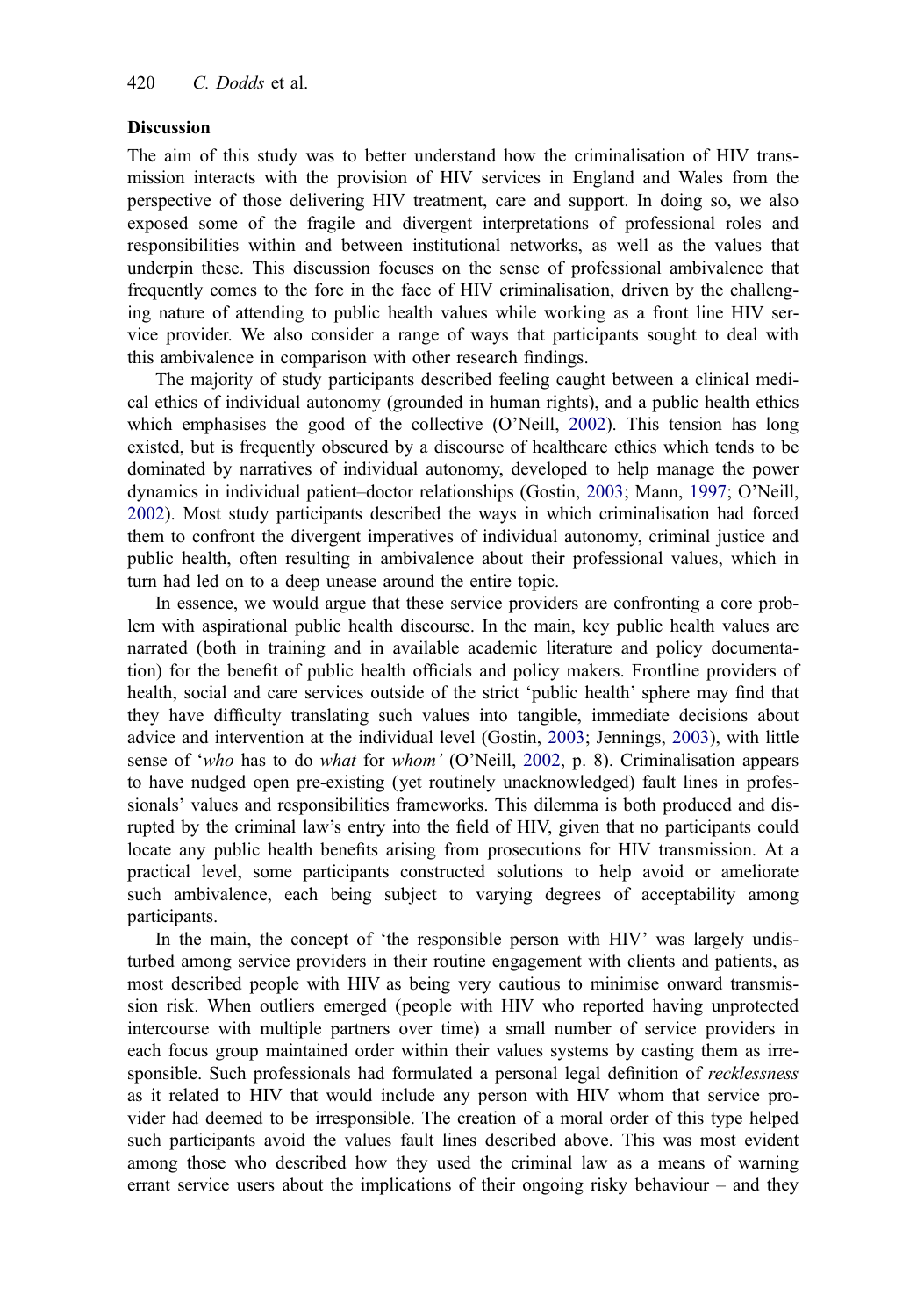described a feeling of empowerment or relief about being able to use the law as an externalised tool to help dispel their moral unease. In a few isolated cases, this went further, with service providers suggesting and supporting the pursuit of a criminal complaint. In our study, sharp discussions emerged between participants who maintained that successful HIV prevention was predicated upon harm reduction, and those who instead had started to promote universal HIV disclosure as both legally and morally safer. Just as Mykhalovskiy ([2011\)](#page-15-0) found, this application of the criminal law to HIV enables some professionals to taking up the opportunity for moral entrepreneurship, thereby adopting a rule enforcer role (Becker, [1963\)](#page-14-0).

Many providers wanted a simple universal set of HIV prevention messages to use with people with HIV, demonstrating that commitment to HIV harm reduction (boasting a veritable toolbox of behavioural choices for people with  $HIV<sup>4</sup>$  $HIV<sup>4</sup>$  $HIV<sup>4</sup>$ ) is contested and patchy. Despite the currents of constant technological change which shape the landscape of HIV prevention, criminalisation's inherent focus on responsibility for HIV sero-status disclosure among people with HIV forces professionals to decisively position their personal and professional values to an extent that has not been demanded of them previously. Some demonstrated greater capacity to manage these demands than others.

A related response to professional ambivalence was clinical service providers' description of systematic note-keeping. In the clinical sphere, advice and discussion about criminalisation became incorporated into a pre-existing checklist and documentary working culture – which also served to guard against professional liability, again echoing Mykhalovskiy's ([2011](#page-15-0)) findings. Others (particularly those working in community settings), described a response to criminal prosecutions that had taken them in the opposite direction, in that they had actively reduced the degree of detail in their notes in order to reduce the likelihood that these could be used in a criminal case. Reliance on managerial checklists has long been recognised as a key feature of allocating roles and responsibilities within large institutional systems (Smith, [2005](#page-15-0)). Such findings bring to mind Bowker and Leigh Star's notion of 'information infrastructures' ([2000\)](#page-14-0) which articulate the modern information society's response to the moral imperative for order and classification. Their work draws out the tension between the benefits of classification, and the problems of rendering responses, motivations or actions invisible – such as some junior members of clinical staff in our study who often expressed unease about having to raise the issue of criminalisation which was a new addition to the patient checklist. Their managers' confidence that the matter was being dealt with was predicated on the existence of the information infrastructure, rather than necessarily because of knowledge about how these conversations were actually undertaken. On numerous occasions, the focus group participants pointed out that it was the first time they had ever been asked to explore these feelings of unease and professional confidence with colleagues.

When asked directly about the influence of criminalisation on working practices, a sizeable proportion of our participants actively rejected the idea that their practices had been unduly influenced by the criminal law. Therefore, in contrast to Mykhalovskiy's [\(2011\)](#page-15-0) findings where there was a sense that having 'an eye to the law' was a pre-eminent and increasingly overriding concern in HIV service provision, a substantial number of our participants argued that correct data management and counselling practice proceeded without hindrance by such concerns. These assertions did not always correspond with specific discussions about record keeping. While our participants could not rule out self-censoring by service users, there was no evidence to suggest that the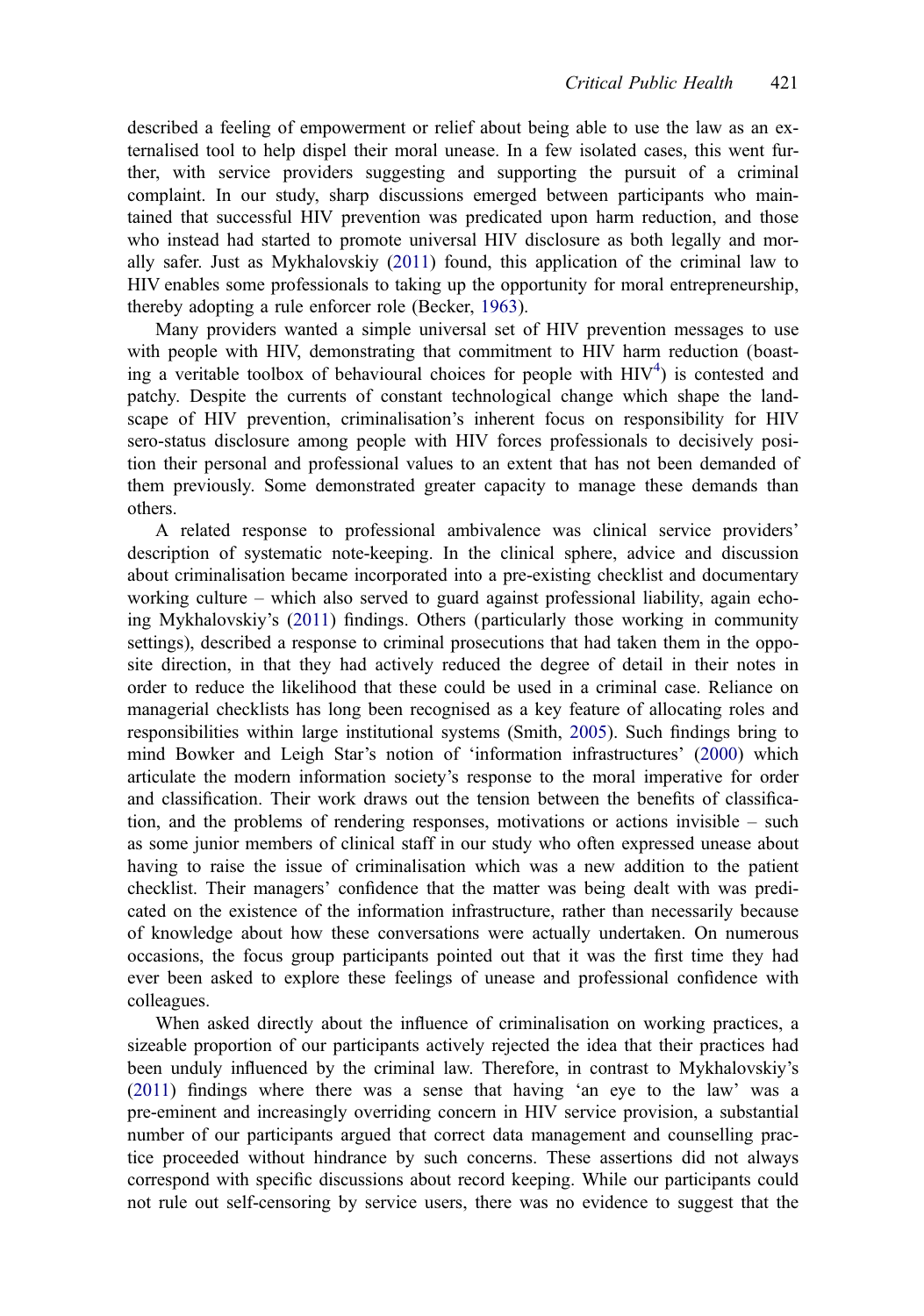law had made providers afraid to talk with them about sex. The differences between our work and that undertaken earlier could be in part because key elements of criminal liability differ significantly between the UK and Canada.<sup>[5](#page-13-0)</sup> Yet, in more recent research among HIV specialist nurses in Canada, Sanders ([2015\)](#page-15-0) reveals that changes to documentation practices in the light of criminalisation include a mixture of those who document more, and those who document less as a direct result of potential use of professionals' notes in criminal proceedings, similar to our findings.

## Conclusion

Bauman [\(1991](#page-14-0)) argued that the key task of modernity is to make order of disorder, often by enforcement of a singular legislative logic. His understanding of the aversion to ambivalence in modern systems – underlined also by Smith [\(2005](#page-15-0)) and Bowker and Leigh Star [\(2000](#page-14-0)) – help in the critical examination of our findings, where we see a prevalent impulse to locate clean and clear mechanisms to reassert control. Indeed, we also found some opposition to this dominant tendency, voiced by those who saw practical and ethical value within the multiplicity of choice and the wide array of perspectives and outcomes that made up the diverse experience of people with HIV. In both responses, we can observe how professionals respond (and what tools they reach for) when their values systems are complex and at times contradictory. A few existed comfortably within that space of ambivalence, where they felt the pull of divergent considerations; most did not.

It is not that long since clinical training better enabled students to prepare for such circumstances. A longitudinal investigation of 1950s medical training in the US demonstrated that at that time, doctors were trained to 'sit' with uncertainty as a necessary component of their work and to develop the confidence to manage it as a part of their approach to patients (Fox, [1957\)](#page-14-0). We can only wonder how many professionals already working in and entering the HIV sector in the current era (in both clinical and non-clinical settings) are adequately prepared to deal with the moral and professional complexities that inevitably emerge. Arguably, where such tensions have been papered over through routinisation or silence, HIV criminalisation has stripped back this veneer. If so, one of the key recommendations arising from this research is that staff teams will benefit from regular collective discussions about HIV and the criminal law, as well as other issues that pose moral or ethical dilemmas. Such discussions among staff might encourage greater consistency in approaches and communication styles, and the mixing of clinical and non-clinical service providers in such discussions may facilitate exchanges of views and approaches. The focus groups themselves appeared to offer a rare opportunity for staff teams as well as mixed professionals to collectively consider the issue.

Ultimately, the findings offer us insight into the various ways that criminalisation exposes key tensions for HIV service providers. Providers often feel at least partially responsible for HIV prevention and public health themselves, even if they recognise the responsibility and choice available to service users. This study has revealed the layers of complexity which criminalisation adds to the relationship between service providers and service users, both in clinical and community settings. It has generated unease, due to its disruption of a coherent set of professional ethics. In so doing, it has impacted on the ways in which the majority of HIV service providers, whose primary concern is the health and well-being of their service users, understand the scope and substance of their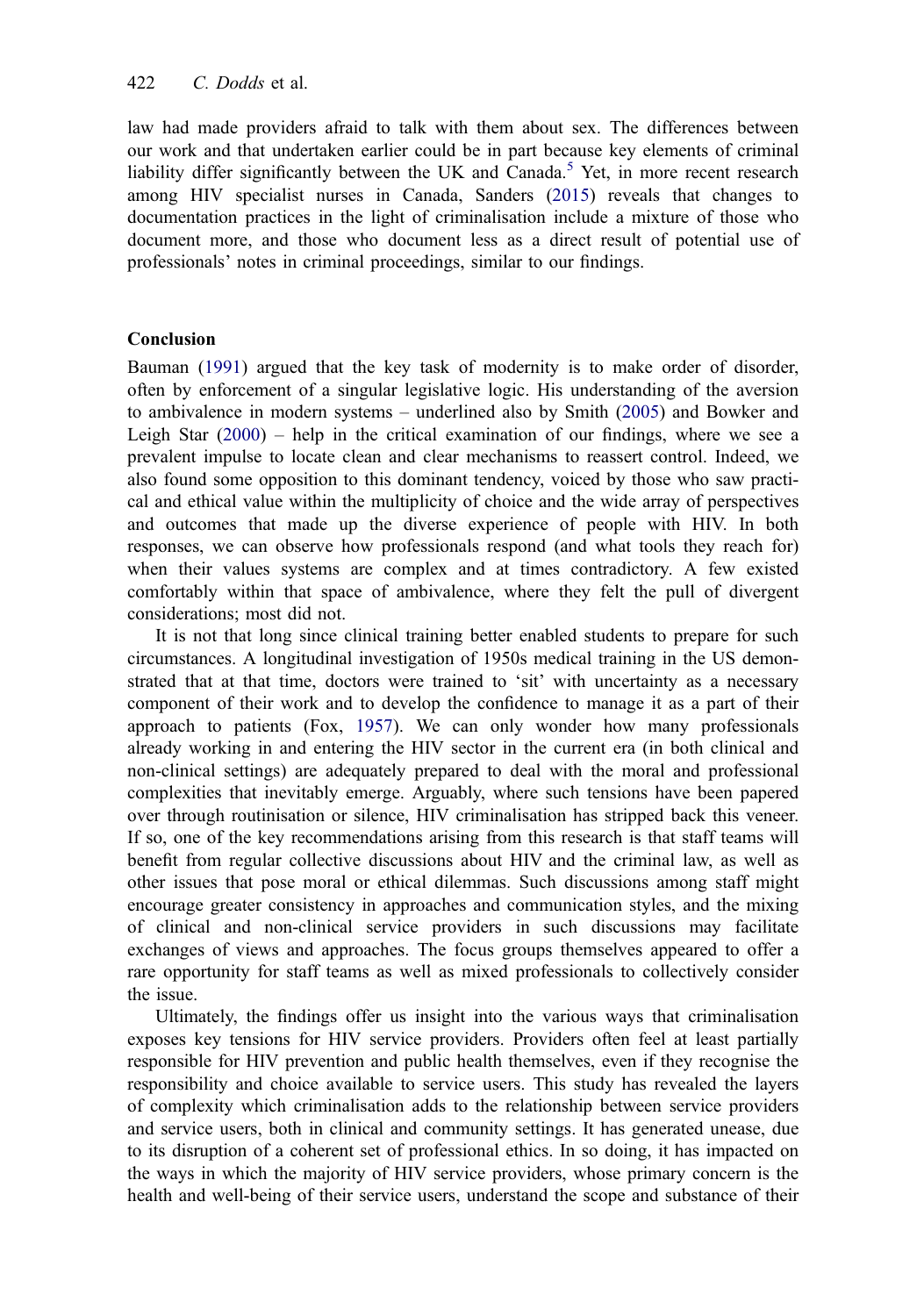<span id="page-13-0"></span>role. The exploration of such issues is something that is best tackled directly, and we hope that these findings will encourage practitioners to consider taking the time to talk with and listen to colleagues' contrasting standpoints and opinions. Ultimately, this should lead to greater transparency and coherence – not only in working practice related to HIV criminalisation, but also in underlying professional values.

#### Acknowledgements

We would like to thank those who took part in the research and who helped to arrange and host focus groups, as well as Gary Hammond and Kathie Jessup for their administrative support throughout. We also thank participants of the international CIHR funded workshop, The Public Health Implications of Criminalising HIV Non-disclosure, Exposure and Transmission held in Toronto in April 2013 for their feedback on an earlier draft. Particular thanks are owed to Eric Mykhalovskiy for his encouragement and support as well as the anonymous reviewers whose suggestions were warmly appreciated.

### Disclosure statement

The authors have no financial interest or other benefit arising from this research.

### Funding

This work was made possible through financial support provided by the Monument Trust.

#### **Notes**

- 1. Terms such as 'criminalisation', 'criminal prosecutions', or 'HIV and the law' may variously be used in a range of settings to refer to any prosecutions for a range of illegal behaviours implicated in HIV exposure (such as sex work or injecting drug use). However, this paper only uses these terms to refer to criminal prosecutions for the *sexual* transmission of HIV.
- 2. It should be noted, that the Court of Appeal has affirmed that genital herpes, a far more common condition than HIV, also falls into the category of "serious": R. v. Golding (2014) EWCA 889.
- 3. As noted above, the Crown Prosecution Guidance document (2011) in place at the time of the research did acknowledge such protective measures as available defences in such cases, but certain knowledge of these issues was rare.
- 4. Harm reduction with regard to the sexual transmission of HIV can include a range of preventive practices which may variously include: condom use, ensuring the person with HIV is the receptive sexual partner, only having unprotected intercourse with other people who have diagnosed HIV, ensuring a reduced or undetectable HIV viral load prior to unprotected intercourse, use of pre-exposure prophylaxis by the individual without HIV infection, etc.
- 5. In England and Wales it is only sexual behaviour that actually results in serious disease transmission (or proof of intent in the absence of transmission) that can be successfully prosecuted under the OAPA 1861. As a result, those working in jurisdictions where HIV transmission is essential to a criminal charge may not be as concerned as professionals in other jurisdictions about being in possession of knowledge about service users' sexual behaviours.

## References

- Adam, B., Corriveau, B., Elliott, R., Globerman, J., English, K., & Rourke, S. (2014). HIV disclosure as practice and public policy. Critical Public Health, 25, 386–397. doi:[10.1080/09581596.2014.](http://dx.doi.org/10.1080/09581596.2014.980395) [980395](http://dx.doi.org/10.1080/09581596.2014.980395)
- Adam, B., Elliott, R., Corriveau, P., Travers, R., & English, K. (2012). How criminalization is affecting people living with HIV in Ontario. Toronto: Ontario HIV Treatment Network.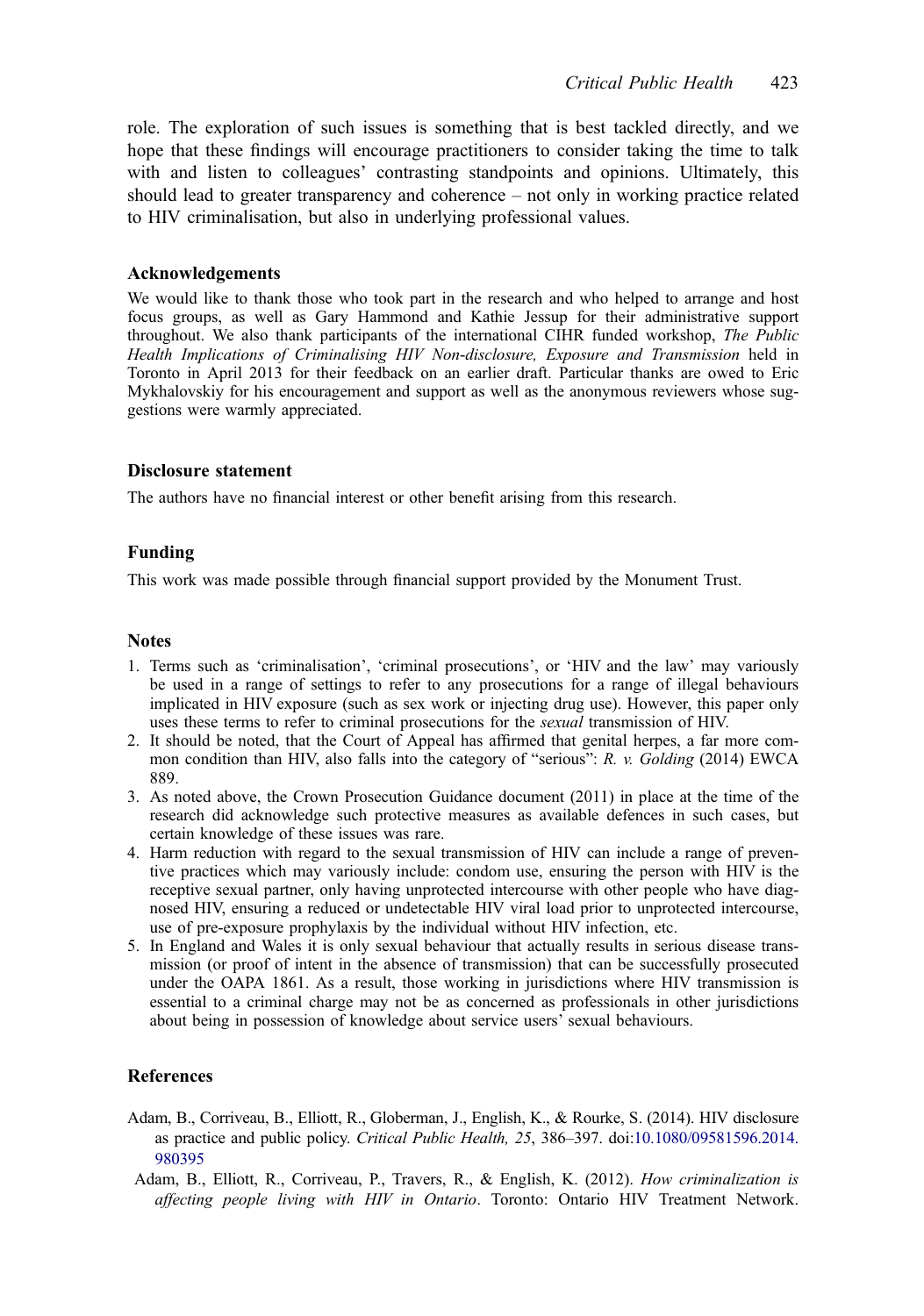<span id="page-14-0"></span>Retrieved from [http://www.ohtn.on.ca/Documents/Research/B-Adam-OHTN-Criminalization-](http://www.ohtn.on.ca/Documents/Research/B-Adam-OHTN-Criminalization-2012.pdf)[2012.pdf](http://www.ohtn.on.ca/Documents/Research/B-Adam-OHTN-Criminalization-2012.pdf)

- Adam, B., Husbands, W., Murray, J., & Maxwell, J. (2008). Silence, assent and HIV risk. Culture, Health and Sexuality, 10, 759–772. doi[:10.1080/13691050802172157](http://dx.doi.org/10.1080/13691050802172157)
- Anderson, J., Chalmers, J., Nelson, M., Poulton, M., Power, L., Pozniak, A., & Reynolds, R. (2006). HIV transmission, the law and the work of the clinical team: A briefing paper. London: British HIV Association. Retrieved from [http://www.bhiva.org/documents/Guidelines/](http://www.bhiva.org/documents/Guidelines/HIV%20Transmission/HIVTransmission.pdf) [HIV%20Transmission/HIVTransmission.pdf](http://www.bhiva.org/documents/Guidelines/HIV%20Transmission/HIVTransmission.pdf)
- Bauman, Z. (1991). Modernity and ambivalence. Cambridge: Policy Press.
- Becker, H. (1963). Outsiders: Studies in the sociology of deviance. New York, NY: Free Press.
- Bernard, E., & Carter, M. (2014). *HIV and the law*. London: NAM-aidsmap. Retrieved from <http://www.aidsmap.com/resources/living-with-hiv/HIV-and-the-law/page/1254871/>
- Bernard, E., Geretti, A.-M., van Damme, A., Azad, Y., & Weait, M. (2007). HIV forensics: Pitfalls and acceptable standards in the use of phylogenetic analysis as evidence in criminal investigations of HIV transmission. HIV Medicine, 8, 382–387.
- Bowker, G. C., & Leigh Star, S. (2000). Sorting things out: Classification and its consequences. Cambridge, MA: MIT Press.
- Braun, V., & Clarke, V. (2006). Using thematic analysis in psychology. *Qualitative Research in* Psychology, 3, 77–101. doi[:10.1191/1478088706qp063oa](http://dx.doi.org/10.1191/1478088706qp063oa)
- Burris, S., Beletsky, L., Burleson, J., Case, P., & Lazzarini, Z. (2007). Do criminal laws influence HIV risk behaviour? An empirical trial. Arizona State Law Journal, 39, 467–517. Retrieved from [http://papers.ssrn.com/sol3/papers.cfm?abstract\\_id=977274](http://papers.ssrn.com/sol3/papers.cfm?abstract_id=977274)
- Cameron, S., & Reynolds, L. (2010). The global criminalisation scan report 2010: Documenting trends, presenting evidence. Amsterdam: Global Network of People Living with HIV. Retrieved from www.gnpplus.net/images/stories/Rights and stigma/2010 Global Criminalisa [tion\\_Scan.pdfC](http://www.gnpplus.net/images/stories/Rights_and_stigma/2010_Global_Criminalisation_Scan.pdfC)
- Cohen, M. S., Chen, Y. Q., McCauley, M., Gamble, T., Hosseinipour, M. C., Nagalingeswaran Kumarasamy, N., … Fleming, T. R. for the HPTN 052 Study Team. (2011). Prevention of HIV-1 infection with early antiretroviral therapy. New England Journal of Medicine, 365, 493–505. doi[:10.1056/NEJMoa1105243](http://dx.doi.org/10.1056/NEJMoa1105243)
- Crown Prosecution Service. (2011). Intentional or reckless transmission of sexual infection guidance. London: Author. Retrieved from [http://www.cps.gov.uk/legal/h\\_to\\_k/intentional\\_or\\_reck](http://www.cps.gov.uk/legal/h_to_k/intentional_or_reckless_sexual_transmission_of_infection_guidance/) less sexual transmission of infection guidance/
- Dodds, C., Bourne, A., & Weait, M. (2009). Responses to criminal prosecutions for HIV transmission among gay men with HIV in England and Wales. Reproductive Health Matters, 17, 135–145. doi[:10.1258/095646206776790114](http://dx.doi.org/10.1258/095646206776790114)
- Dodds, C., & Keogh, P. (2006). Criminal convictions for HIV transmission: People living with HIV respond. International Journal of STD & AIDS, 17, 315–318.
- Dodds, C., Weait, M., Bourne, A., Egede, S., Jessup, K., Weatherburn, P. (2013). Keeping confidence: HIV and the criminal law from service provider perspectives. London: Sigma Research. Retrieved from <http://sigmaresearch.org.uk/projects/policy/project55/>
- Dodds, C., Weatherburn, P., Bourne, A., Hammond, G., Weait, M., Hickson, F., … Jessup, K. (2009). Sexually charged: The views of gay and bisexual men on criminal prosecution for HIV transmission. London: Sigma Research. Retrieved from [http://www.sigmaresearch.org.uk/](http://www.sigmaresearch.org.uk/go.php?/reports/report2009a/) [go.php?/reports/report2009a/](http://www.sigmaresearch.org.uk/go.php?/reports/report2009a/)
- Flowers, P., Duncan, B., & Frankis, J. (2000). Community, responsibility and culpability: HIV risk management amongst Scottish Gay men. Journal of Community & Applied Social Psychology, 10, 285–300. doi:[10.1002/1099-1298\(200007/08\)10:4<285:AID-CASP584>3.0.CO;2-7](http://dx.doi.org/10.1002/1099-1298(200007/08)10:4<285:AID-CASP584>3.0.CO;2-7)
- Fox, R. C. (1957). Training for uncertainty. In R. K. Merton, G. C. Reader, & P. L. Kendall (Eds.), The student physician: Introductory studies in the sociology of medical education (pp. 207–241). Cambridge, MA: Harvard University Press.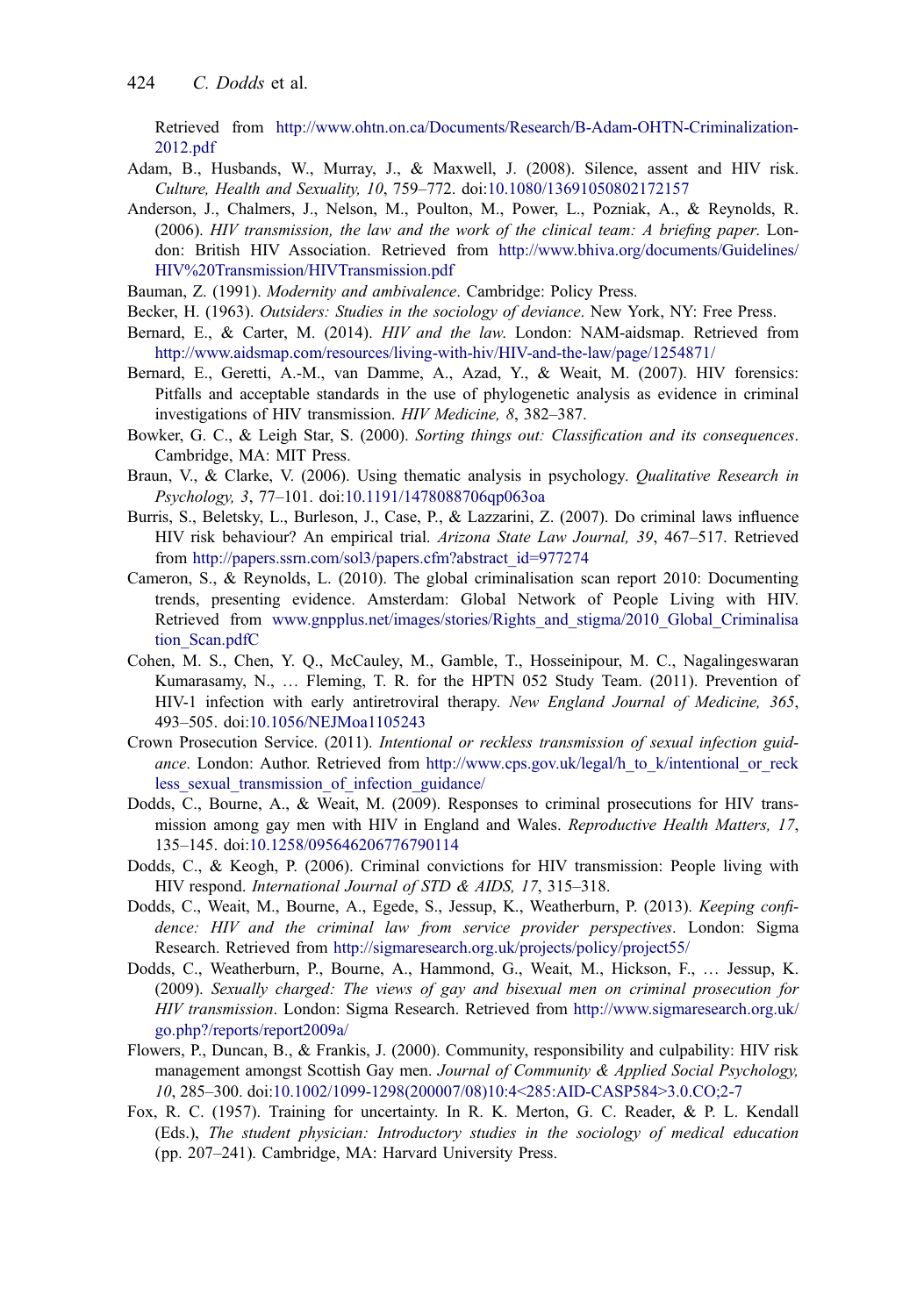- <span id="page-15-0"></span>Galletly, C., & Dickson-Gomez, J. (2009). HIV seropositive status disclosure to prospective sex partners and criminal laws that require it: Perspectives of persons living with HIV. International Journal of STD & AIDS, 20, 613–618. doi:[10.1258/ijsa.2008.008417](http://dx.doi.org/10.1258/ijsa.2008.008417)
- Gostin, L. (2003). Public health ethics: Tradition, profession and values. Acta Bioethica, 4, 177–188. Retrieved from [http://www.scielo.cl/pdf/abioeth/v9n2/Salud%20P%FAblica.pdf?ori](http://www.scielo.cl/pdf/abioeth/v9n2/Salud%20P%FAblica.pdf?origin=publicationDetail#page=10) [gin=publicationDetail#page=10](http://www.scielo.cl/pdf/abioeth/v9n2/Salud%20P%FAblica.pdf?origin=publicationDetail#page=10)
- Green, G., & Sobo, E. J. (2000). The endangered self: Managing the social risks of HIV. London: Routledge.
- Horvath, K., Weinmeyer, R., & Rosser, S. (2010). Should it be illegal for HIV-positive persons to have unprotected sex without disclosure? An examination of attitudes among US men who have sex with men and the impact of state law. AIDS Care, 22, 1221–1228. doi[:10.1080/](http://dx.doi.org/10.1080/09540121003668078) [09540121003668078](http://dx.doi.org/10.1080/09540121003668078)
- Jennings, B. (2003). Frameworks for ethics in public health. Acta Bioethica, 4, 165–176. Retrieved from [http://www.scielo.cl/pdf/abioeth/v9n2/Salud%20P%FAblica.pdf?origin=publica](http://www.scielo.cl/pdf/abioeth/v9n2/Salud%20P%FAblica.pdf?origin=publicationDetail#page=10) [tionDetail#page=10](http://www.scielo.cl/pdf/abioeth/v9n2/Salud%20P%FAblica.pdf?origin=publicationDetail#page=10)
- Klitzman, R., & Bayer, R. (2003). Moral secrets: Truth and lies in the age of AIDS. Baltimore, MD: Johns Hopkins University Press.
- Layder, D. (1998). Sociological practice. Thousand Oaks, CA: Sage.
- Lowbury, R., & Kinghorn, G. (2006). Criminal prosecution for HIV transmission: A threat to public health. British Medical Journal, 333, 666–667. doi[:10.1136/bmj.38980.470093.DE](http://dx.doi.org/10.1136/bmj.38980.470093.DE)
- Mann, J. (1997). Medicine and public health, ethics and human rights. Hastings Center Report, 27, 6–14. doi:[10.2307/3528660.](http://dx.doi.org/10.2307/3528660)
- Marks, G., & Crepaz, N. (2001). HIV-positive men's sexual practices in the context of self-disclosure of HIV status. Journal of Acquired Immune Deficiency Syndrome, 27, 79–85. Retrieved from <http://www.ncbi.nlm.nih.gov/pubmed/1140452410.1097/00126334-200105010-00013>
- Mykhalovskiy, E. (2011). The problem of 'significant risk': Exploring the public health impact of criminalizing HIV non-disclosure. Social Science and Medicine, 75, 668–675. doi[:10.1016/](http://dx.doi.org/10.1016/j.socscimed.2011.06.051) [j.socscimed.2011.06.051](http://dx.doi.org/10.1016/j.socscimed.2011.06.051)
- Mykhalovskiy, E., & Betteridge, G., McLay, D. (2010). HIV non-disclosure and the criminal law: Establishing policy options for Ontario. Toronto: Ontario HIV Treatment Network. Retrieved from <http://www.catie.ca/pdf/Brochures/HIV-non-disclosure-criminal-law.pdf>
- O'Byrne P., & Gagnon M. (2012). HIV criminalization and nursing practice. (special issue). Aporia: The Nursing Journal, 4, 16–26. Retrieved from [http://www.oa.uottawa.ca/journals/aporia/](http://www.oa.uottawa.ca/journals/aporia/articles/2012_04/v4i2.pdf) [articles/2012\\_04/v4i2.pdf](http://www.oa.uottawa.ca/journals/aporia/articles/2012_04/v4i2.pdf)
- O'Neill, O. (2002). Public health or clinical ethics: Thinking beyond borders. Ethics & International Affairs, 16, 35–45. doi[:10.1111/j.1747-7093.2002.tb00395.x](http://dx.doi.org/10.1111/j.1747-7093.2002.tb00395.x)
- Phillips, M., & Poulton, M. (2013). HIV transmission, the law and the work of the clinical team, London: British HIV Association and British Association of Sexual Health and HIV. Retrieved from <http://www.bhiva.org/Reckless-HIV-Transmission-2013.aspx>
- Sanders, C. (2015). Examining public health nurses' documentary practices: The impact of criminalizing HIV non-disclosure on inscription styles. Criminal Public Health, 25, 398–409. doi:[10.1080/09581596.2014.980395](http://dx.doi.org/10.1080/09581596.2014.980395)
- Sheon, N., & Crosby, G. M. (2004). Ambivalent tales of HIV disclosure in San Francisco. Social Science and Medicine, 58, 2105–2118.
- Smith, D. (2005). *Institutional ethnography: A sociology for people*. Lanham: Altamira Press.
- Smith, R., Rossetto, K., & Peterson, B. L. (2008). A meta-analysis of disclosure of one's HIVpositive status, stigma and social support. AIDS Care, 20, 1266–1275. doi[:10.1080/](http://dx.doi.org/10.1080/09540120801926977) [09540120801926977](http://dx.doi.org/10.1080/09540120801926977)
- Terrence Higgins Trust and National AIDS Trust. (2010). Prosecutions for HIV Transmission: A guide for people living with HIV in England and Wales. London: Author. Retrieved from [http://www.nat.org.uk/Media%20library/Files/Policy/2010/NAT-THT%20Guide%20re%20Pros](http://www.nat.org.uk/Media%20library/Files/Policy/2010/NAT-THT%20Guide%20re%20Prosecutions%20DOWNLOAD%20UPDATE%20MAY2010.pdf) [ecutions%20DOWNLOAD%20UPDATE%20MAY2010.pdf](http://www.nat.org.uk/Media%20library/Files/Policy/2010/NAT-THT%20Guide%20re%20Prosecutions%20DOWNLOAD%20UPDATE%20MAY2010.pdf)